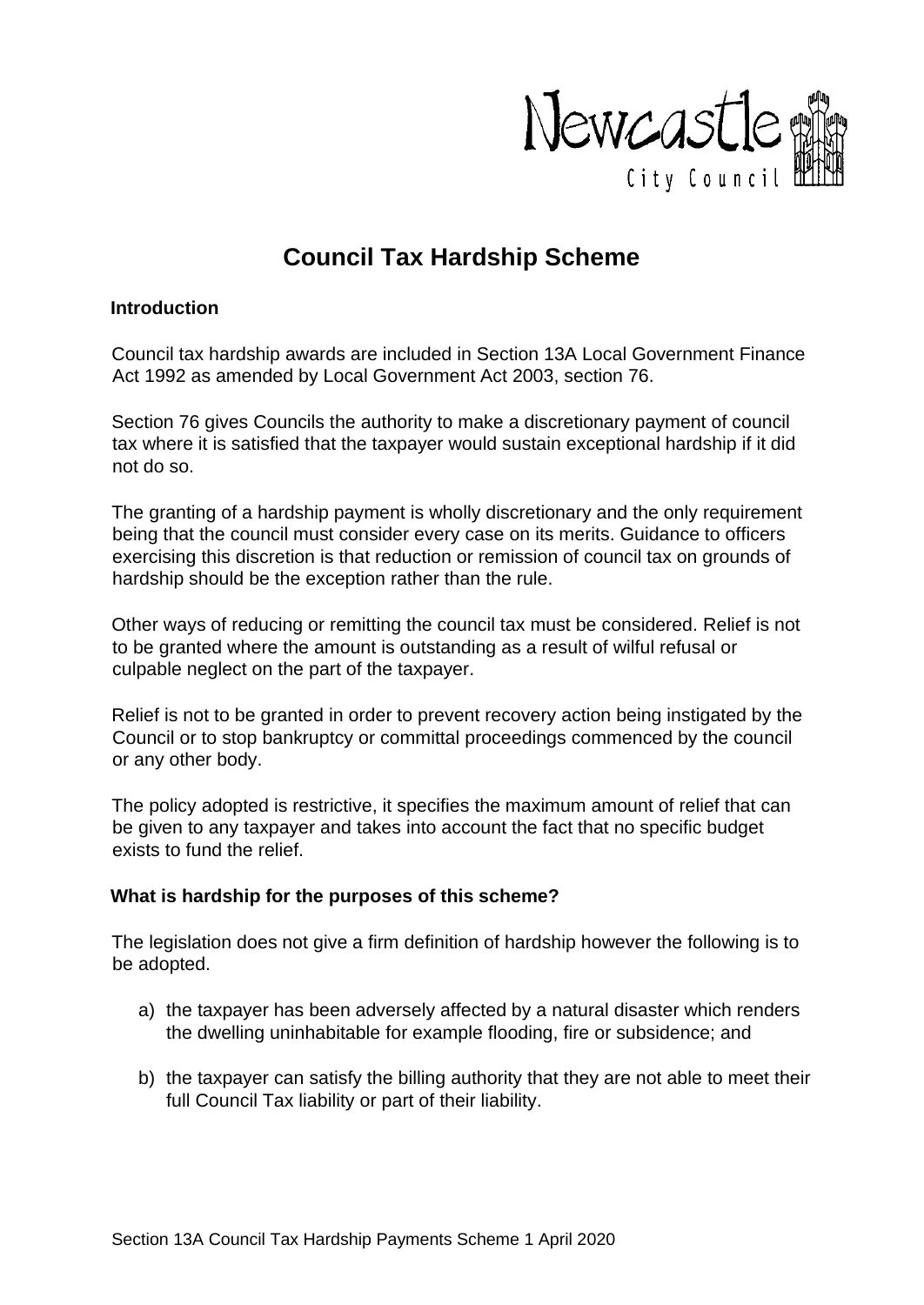- c) the taxpayer can demonstrate that all reasonable steps have been taken to meet their full Council Tax liability including applications for alternative lines of credit and benefit
- d) the taxpayer can prove that the current circumstances are unlikely to improve in the following 12 months making payment of the Council Tax impossible.
- e) the taxpayer has no visible realisable assets, does not own property, is not in employment and has no other funding except for that available through public funds
- f) enforced payment of their full council tax liability would result in severe hardship as defined by insufficient money being available for basic needs such as food or medical prescriptions.
- g) Council tax hardship awards will be capped to a maximum award to the equivalent band D charge for the financial year in which the application was received.
- h) Council tax hardship awards will be granted only on the basis that money is available in the relevant revenue budget for the financial year in which an application is received.
- i) Temporarily, additional council tax hardship awards will be granted in accordance with Government guidance and the Councils delegated decision to support people in financial difficulty as a result of COVID-19.

## **FINANCIAL CONSIDERATIONS**

- a) 100% of the cost of any reduction or remission of council tax is borne by local taxpayers. The costs are therefore met by reducing the tax base and increasing the council tax paid by other residents.
- b) There is no specific budget provision and as stated above the cost of all council tax hardship awards are borne by Newcastle City Council.
- c) Additional funding for 2020/21 has been provided to specifically support people in financial difficulty as a result of COVID-19.

## **Purpose & criteria of policy**

The aim of this policy is to ensure all taxpayers making applications for this relief are treated in a fair, consistent and equal manner.

This policy;

a) Sets guidelines for the factors that should be considered when deciding to award or refuse relief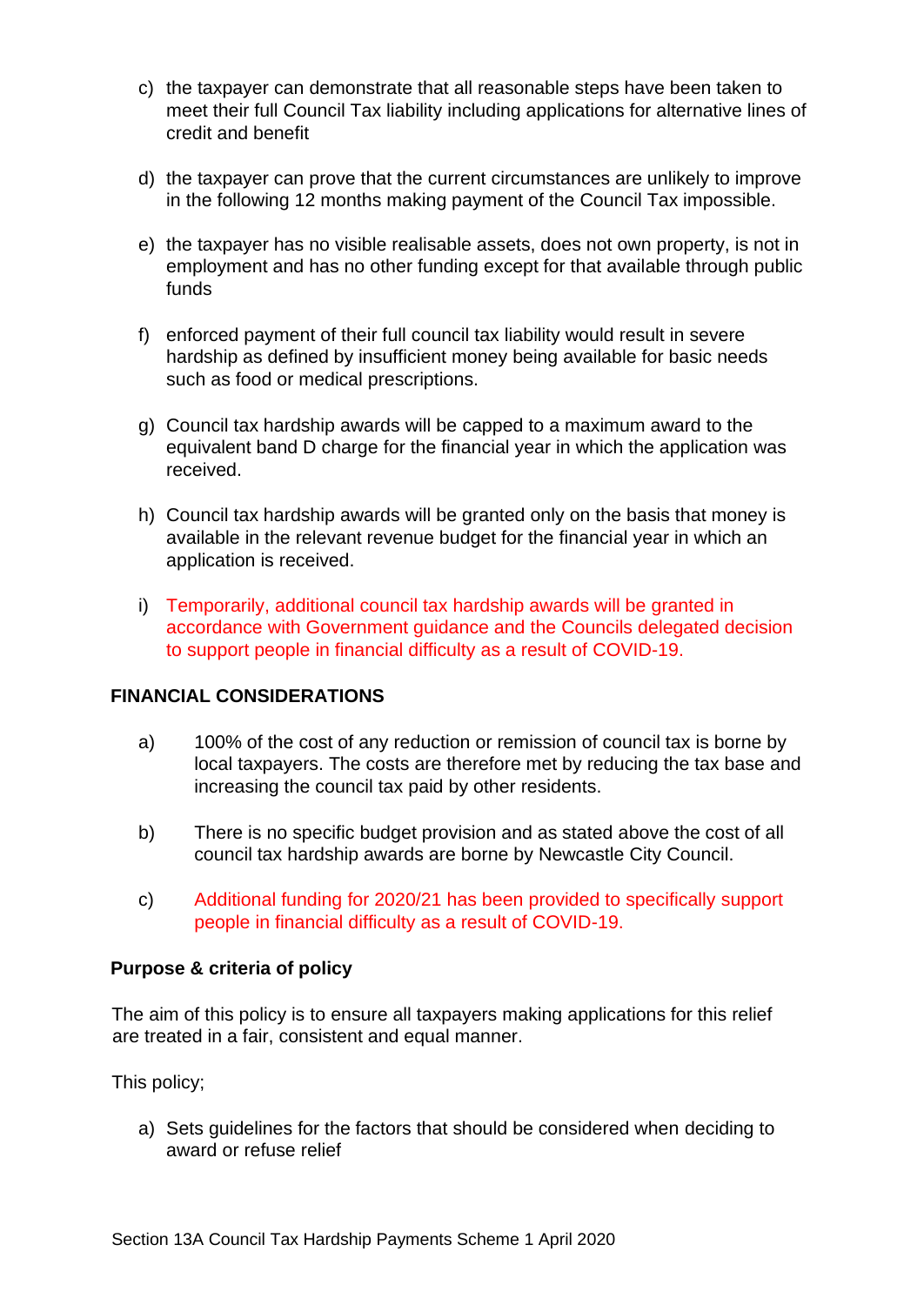- b) Establishes a framework to ensure applications are dealt with in an efficient manner
- c) Sets out the delegated authority to award relief in appropriate circumstances
- d) Establishes an appeals procedure for claimants that are dissatisfied with the Council decision.
- e) Seeks to safeguard the interest of local taxpayers by ensuring that funds allocated for the award of Council Tax hardship relief are used in the most effective and economic way.

## **Application process**

Applicants liable for council tax should submit a written request and return it with:

- The main reason for applying;
- Their income and expenditure;
- Evidence to support their claim;
- Contact details;

For council tax hardship awards which are granted in accordance with Government guidance and the Councils delegated decision to support people in financial difficulty, as a result of COVID-19, in these circumstances an application is not necessary.

## **Purpose of scheme**

The scheme's aim is to award relief towards council tax payable by the applicant who is suffering financial hardship.

The award may be all of the council tax outstanding, if this is less than the relevant band D charge for the year in which the application was received, or a percentage of the total council tax outstanding, but relief must not exceed the stated band D equivalent figure for the year in question.

Awards in excess of band D charges can be made to those people specifically affected by COVID-19 only.

#### **Award arrangements**

These powers are exercised as part of the delegation to the Revenues & Benefits Managers within the Council's charter.

#### **Disputes and review process**

A request for review may only be made by the original applicant. Reviews will be considered by the Revenues, Benefits and Exchequer Service Manager.